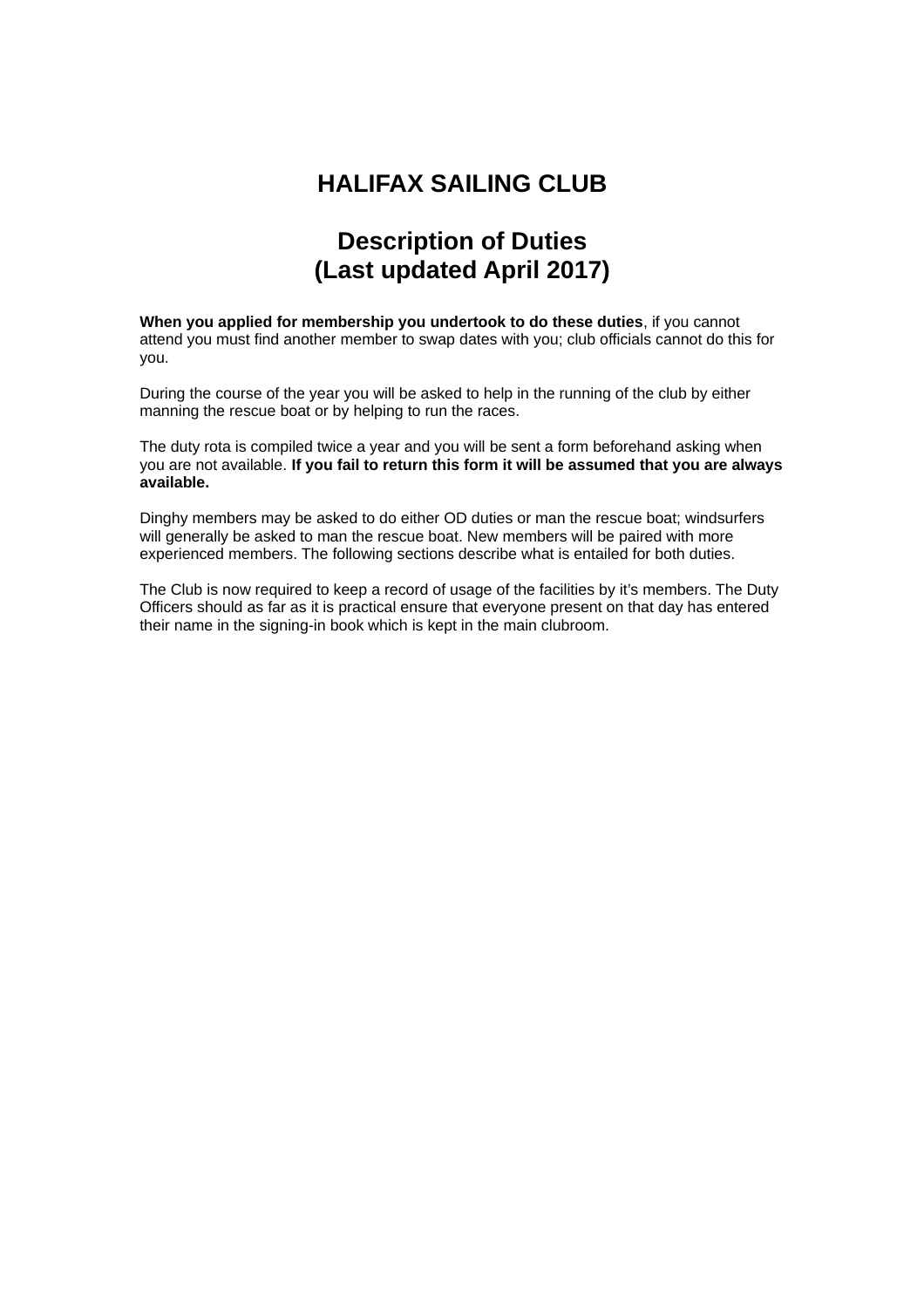# **Rescue Coxswain (Cox)**

Remember that you are the senior member present, represent the club and are responsible for security of premises and members. If on shore in the absence of officers or committee members you should be available to assist other members and members of the public with any enquiries they may have. At all times you or your assistant must keep watch for craft in difficulties.

As you are responsible for opening up and locking the club premises after sailing, make sure that you have the appropriate keys and combination numbers for the locks and are familiar with the boat store security system. If in doubt contact a Committee Member BEFORE your duty date.

**You have the authority to cancel all sailing if conditions appear dangerous or you are not confident that you can carry out your rescue responsibilities in the conditions on the day. Raise Flag N (Abandonment ) with 3 sound signals on the main flag mast to stop all sailing or to bring back ashore anyone who is already on the water. Remember that your main responsibility is to man the rescue boat and you and the assistant rescue cox should NOT assist the Officer of the Day in race management.**

- (1) It is assumed that you are already familiar with the operation of the boat and engine. If not, ensure that you ask someone at the club before your duty day. Arrive 60 minutes before the start of racing. Share the following duties with the Assistant Cox to ensure that they gain experience. Ensure both of you are wearing buoyancy aids and appropriate wet weather gear. It is advisable that at least one of you should be prepared to enter the water to assist anyone in difficulty. If necessary unlock the clubhouse and turn on the gas just inside the door.
- (2) Unlock the Rescue Boat store after cancelling the security system, verify that the petrol tank is full (petrol only) and that the oil bottle in the engine housing is full to the level mark. Connect the petrol tank to the engine. Fit the stern drain plug to the innermost of the two drain holes. Check that the Rescue Boat has an engine cut-off "kill-cord". Check that the equipment includes the rescue line, a mud anchor, a towrope, a first aid container and that the shroud cutters are in the toolbox.
- (3) When conditions warrant it take the radios from the cupboard in the clubhouse; give one to the OD. Verify the batteries are in order and check that the system works.
- (4) Launch the Rescue Boat with the Assistant Cox and moor at a jetty to avoid chafing and dinghies.
- (5) Starting the engine.

Read the instructions on how to start the engine and to use the electric tilt mechanism. These are located in the boat store and in the main clubroom. Allow the engine to warm up and then take out onto the water to check that everything is working correctly, especially that you can change from forward to reverse smoothly.

Before moving away from the jetty, ensure that the helm is wearing the engine "kill-cord" securely attached to his/her leg.

#### **WHEN UNDER WAY PRIOR TO GOING FROM AHEAD TO ASTERN PAUSE IN NEUTRAL TO ALLOW THE ENGINE TO SLOW DOWN BEFORE ENGAGING THE OTHER GEAR. DO NOT LEAVE THE ENGINE RUNNING WHEN THE BOAT IS NOT IN USE.**

- (6) If the OD decides that a water start in normal club racing is necessary the rescue boat must not be used as the Committee boat.
- (7) Attend to craft in difficulty as appropriate. It is good practice to be on the water during all racing. Take the rescue boat up to the windward shore and watch from there. If cruising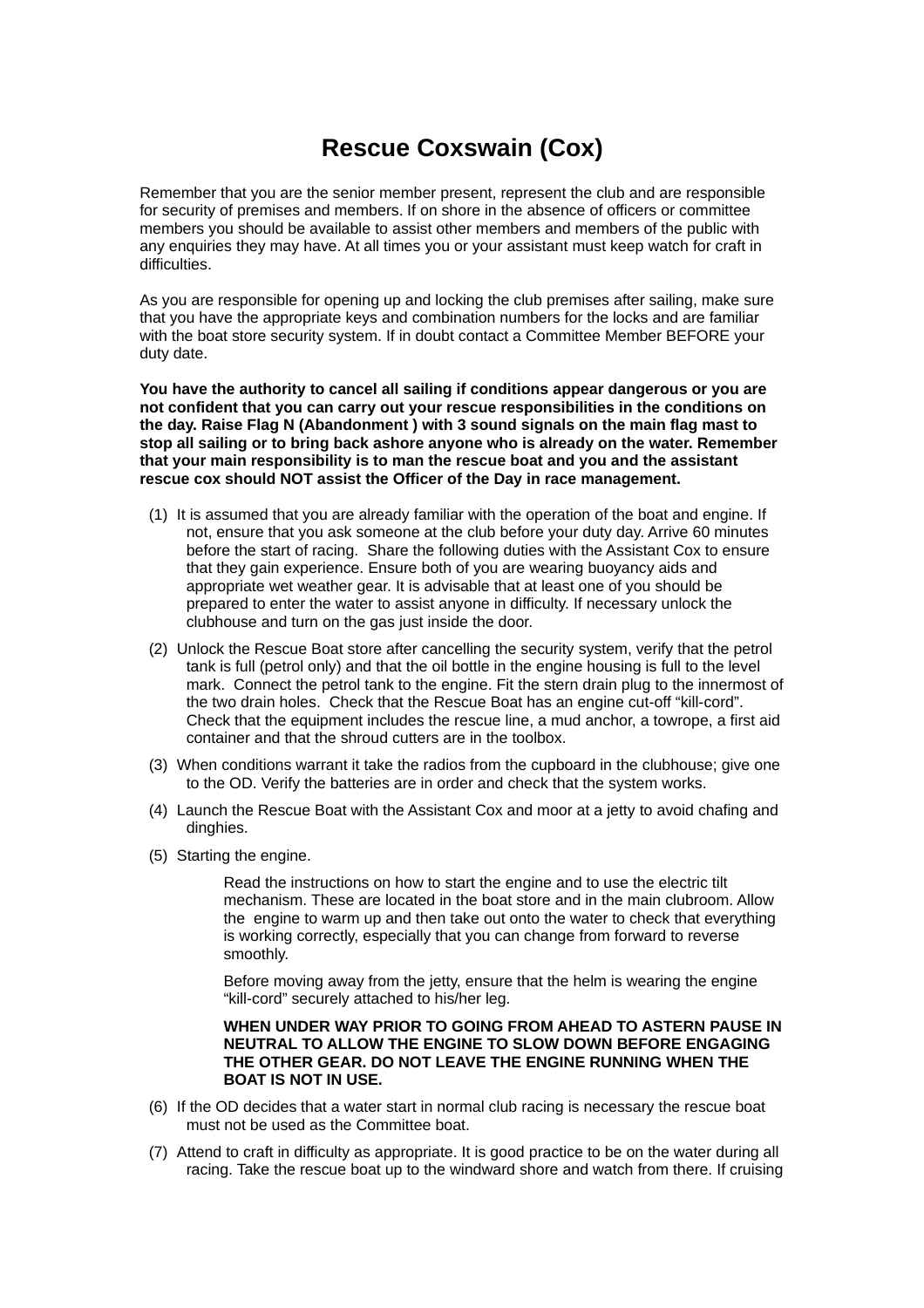around be aware of all boats racing and do not obstruct them. Be available when any craft is sailing. Be alert to calls from the other radiotelephone user who may prioritise your attention to sailors in difficulties. **REMEMBER THAT HYPOTHERMIA IS A RISK ON THIS WATER! NO CREW SHOULD GO UNATTENDED IF SEEN TO BE IN DIFFICULTIES. The Rescue Cox is authorised to compel any person to abandon their craft and to get into the rescue boat.**

- (8) The Rescue Cox should take every opportunity to train the Assistant Cox in the use of the rescue boat. This should include the starting procedures for the engine. The Assistant Cox should be encouraged to practice handling of the rescue boat using a spare race mark as a substitute "casualty".
- (9) At the end of racing and other sailing, take the Rescue Boat trailer to the slipway. Recruit a team of members to assist with pulling of the Rescue Boat to the boat store. Remove the drain plug from the inner drain hole so that the water drains as it is hauled up the slipway.
- (10)Recover the radios from the OD/other user. Place all items in the cupboard in the clubhouse. Check that all members are out of the clubhouse and off the site. Make sure that the generator and that the water purification system has been switched off. Shut off all gas heaters in changing rooms, clubhouse and kitchen. Turn off the gas main tap. Lock rescue boat store, containers (if used), all clubhouse doors and windows, compound gate, security barriers and top access gate.
- (11)If there are any problems with the rescue boat, engine or closing up the clubhouse, contact a Committee Member as soon as possible so that any problems can be rectified before the next sailing session. This is particularly important if the problem occurs on a Wednesday evening when there may be a training course running on the next Saturday.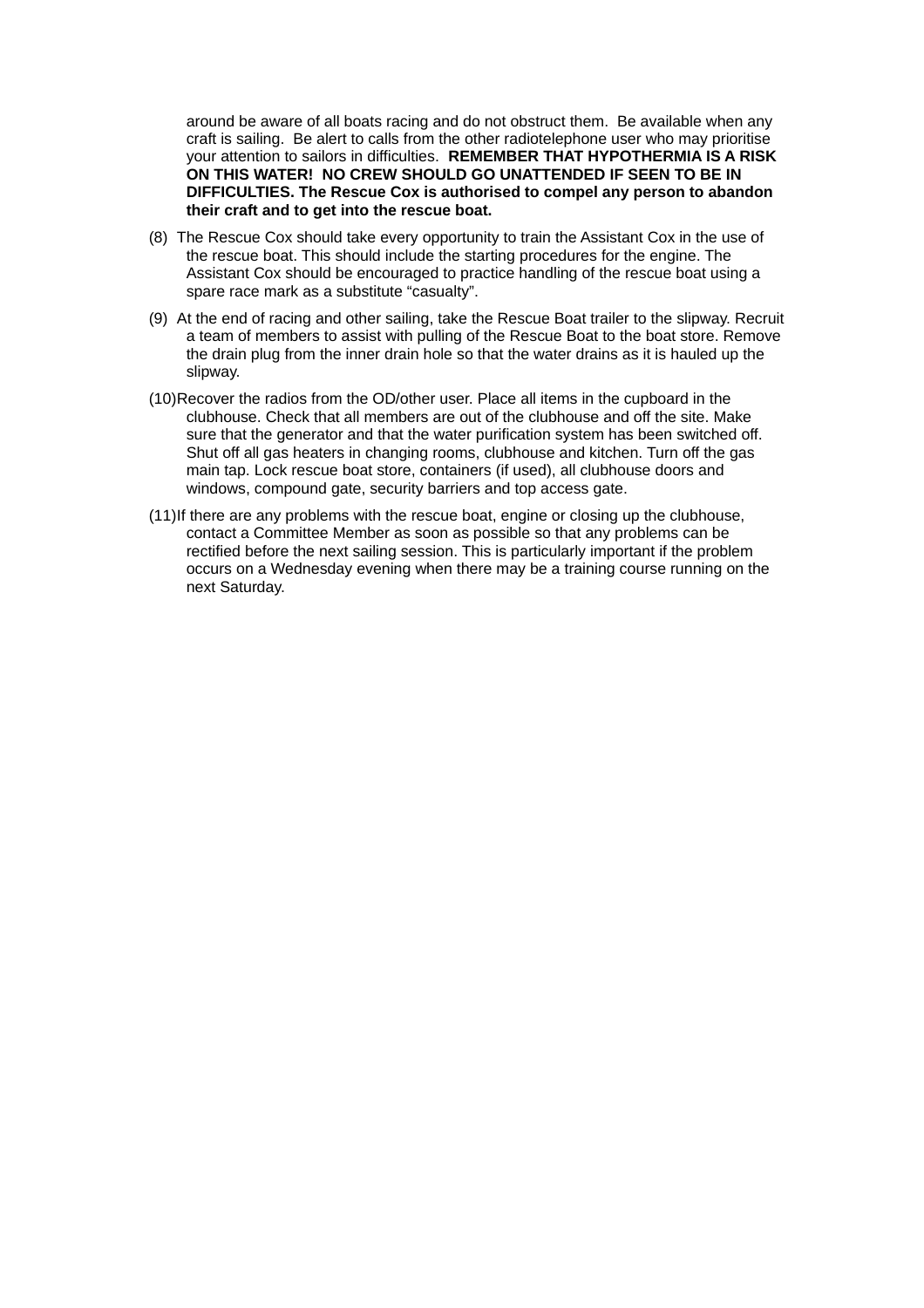## **RYA Guidance Notes for Safety Boat Drivers**

Driving a club safety boat is vital to the safe running of dinghy racing and sail training within clubs. In an ideal world all safety boat drivers would be qualified, at the minimum, to RYA powerboat level 2 and RYA safety boat qualified. However this is not always practical for a club and its volunteers so, wherever the club can reinforce "best practice", prior to a duty, both to those who are powerboat qualified and those who are not, this is a good thing.

### **Remind safety boat crews about your club's policy.**

Whenever possible, safety boat crews should be reminded of the club's policy for safety boat drivers. This could be as simple as a summary card reminding individuals of their duties as they sign out the key and killcord.

#### **Some top tips for safety boat drivers.**

- Always wear a kill cord.
- Keep your hands on the throttle and wheel at all times when moving.
- Always switch off when dealing with a person in the water.
- Wherever possible keep your boat speed to a minimum so that you do not create unnecessary wake, and make it easier for people to anticipate the safety boat intentions.
- When approaching a capsized dinghy, it can sometimes be best approached bow first, from up wind, keeping the prop away from the boat hazards and crew.
- Avoid steering directly astern of those who are racing, in case they capsize, fall out or alter course unexpectedly.
- If it is necessary to come alongside, it is best to do this when a sailing boat has stopped on a close reach and the safety boat can come in on the windward side of the dinghy and hold the shroud to keep them close. Once in place turn the engine off if necessary for ease of communication.
- If approaching a moving dinghy let the helm know your intentions, communicate clearly, approach from the windward side.
- Always have an escape plan up your sleeve, know which way you're going to turn to get out of a situation before things go wrong – sometimes just dropping into neutral will do it.
- Above all maintain a good look out around your safety boat at all times.

#### **Refresher training**

It's worth bearing in mind that many safety boat drivers only take the controls once or twice a season, so they can often be pretty rusty. One idea is to have a pre-season "blowing the cobwebs away" half day or evening followed by a BBQ or curry. Invite club members along and remind them about the club's safety boating policy, advising them of any new procedures and refreshing on-water skills.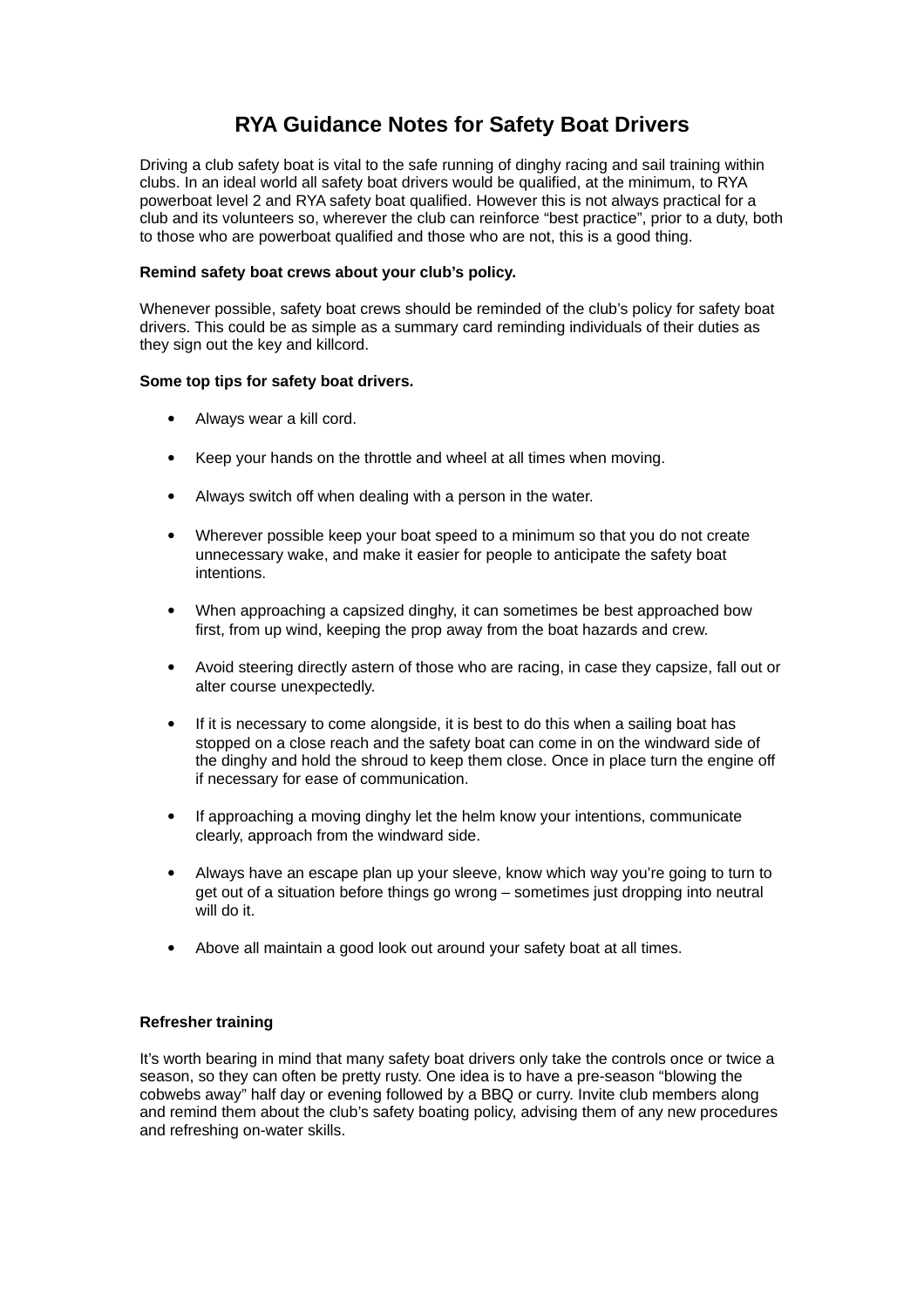### **Officer of the Day (OD)**

These guidance notes have been prepared to assist members who may be un-familiar with the procedures for running Club Racing. They are designed for use at normal Club Series racing and cover all the situations that you may encounter. If you are in doubt over any aspect, check with other members who may be more experienced in the application of the Racing Rules, the Sailing Instructions and these guidance notes.

At times during the season, the Club holds special events or modifies the sailing programme, for example Open Events or back-to-back racing. For these events, additional guidance notes will be available in the Clubhouse.

Read the Sailing Instructions before the day of your duty and ensure that you have a watch capable of reading seconds. Arrive at the club at least 45 minutes before the start of the first race. If you have not done an OD duty before it is recommended that you assist an experienced OD before your duty date. If you are not confident in handling the starting procedure on your own, get some help from other members who may not be racing.

The Rescue Cox and Assistant Rescue Cox must be in attendance before any racing can take place. If the Duty Cox or Assistant Cox has not arrived and no one can substitute, you must postpone or cancel all sailing and racing – safety is of paramount importance. **They are not permitted to assist you in race management. Their priority is safety on the water and they should be in the rescue boat.**

There may be times when due to very high winds it is considered unsafe for any sailing to take place. The Rescue Cox is the senior officer present and it should be his decision whether to cancel or postpone sailing. In his absence you are also permitted to make that decision. Use Flag N (Abandon sailing) or the Answering Pennant (Postpone racing) to indicate to the members that no sailing is to take place.

- 1) Check that all flags are in the flag box or on canes and the hooter is working. Receive a radio from the Cox and verify that it is working.
- 2) Hoist the Club burgee and the Red Ensign on the flag mast.
- 3) Head up a race entry form for each race. Ensure course slips are available in the clubhouse. Prepare stopwatch, and have pencil and spare paper for recording intermediate lap information as well as final finishing times and details of any boats that start incorrectly.
- 4) Setting the course: The course should be set by the senior officer present, a member of the sailing committee or the OD at least 20 minutes before the first start time. If it has not been set, verify the wind direction and select a course from the list of standard courses and decide on where the start and finish lines will be. Ideally, the start line should be set square to the wind giving a beat to the first mark. If course nine is set it must be displayed in writing on the course board in the Clubhouse. Use the string on the course board to indicate the course and set the appropriate course, start line and number of laps indicators (see 8 below).
- 5) The OD must determine (if in doubt ask the senior officer present) the format of the start (see Sailing Instruction 5.2). For normal club series racing, a single mass start is used. If there are sufficient numbers of boats with the same handicap a separate start may be organised. It has also been decided by the committee, as a means to encourage more people to participate in racing and where there are sufficient numbers a separate start will be introduced for boats with junior/novice sailors. It is the responsibility of the OD to advise all participants by notice on the course board of the starting sequence and flags to be used. Irrespective of whether a single start or separate starts are used, all boats are competing in the same race and only one finish is used. The results are to be recorded in the normal manner.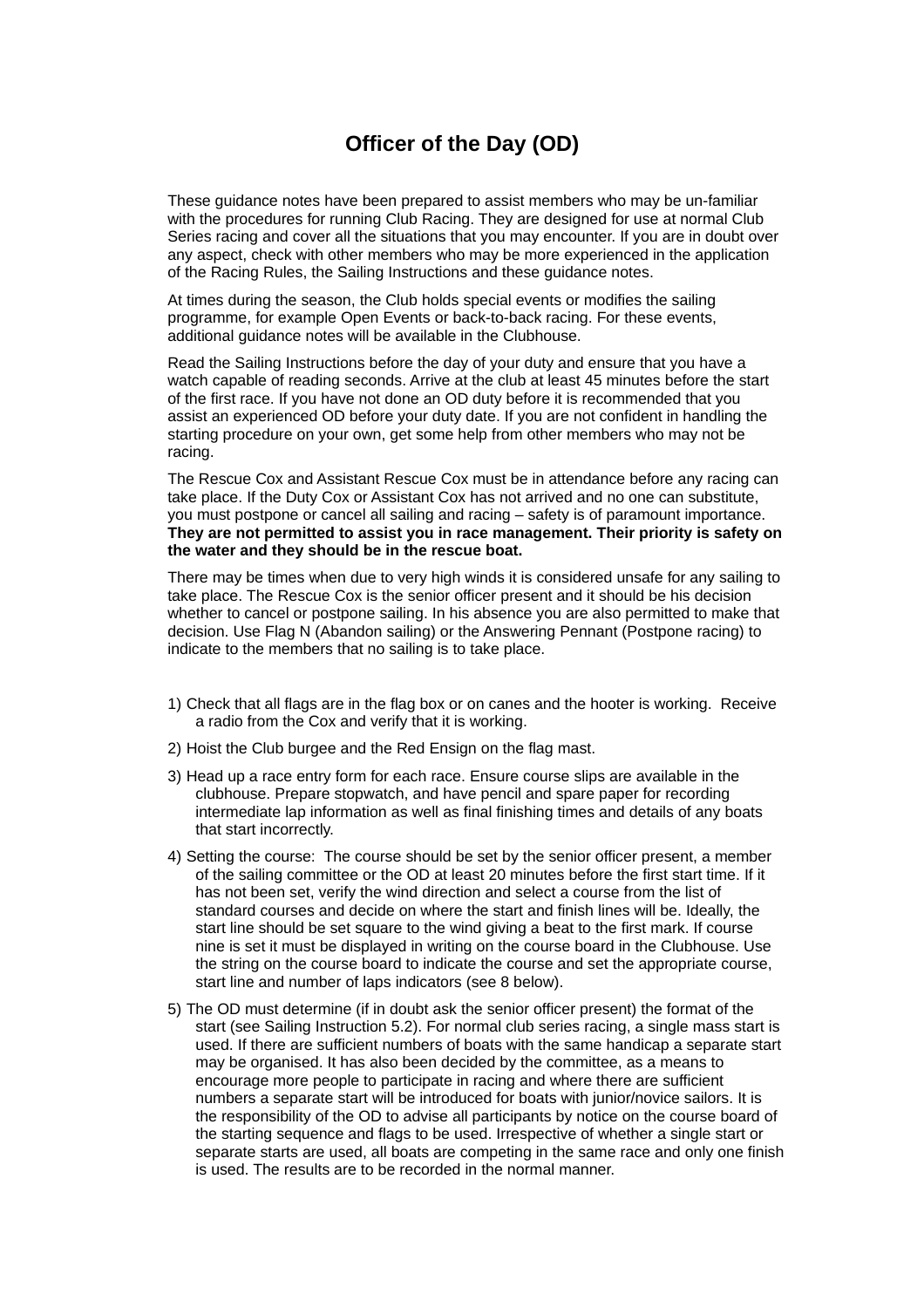- 6) Start lines: The OD can chose between the fixed red, blue or white lines, or use a water/special land based start line. It is generally recommended that the fixed lines are used for all normal racing unless there are exceptional circumstances. Try to choose a fixed line which will give a beat to the first mark.
- 7) Finish lines: The fleet includes boats of widely differing performance, from dinghies sailing two laps in a forty-five minute race to boats which may sail as many as four or more laps. The results are calculated on an average lap basis. Therefore, the laps should be of an equal length. This means that the finish line **MUST** be the same as the start line. If using a water start then the Committee boat must stay on station to act as the finishing line at the end of the race.
- 8) As there is such a wide variation in boat speed between the various classes in a typical race, it is highly unlikely that all boats will sail the same number of laps when targeting each race to last between 45 minutes and 60 minutes for all competitors. It is recommended that you set the number of laps on the clubhouse race board at 7 and then be prepared to shorten the course as necessary to meet the desired time limit (see 14 below). If you are confident that ALL boats can complete a defined number of laps within the desired time frame then it is permissible to set a fixed number of laps for everyone to complete.
- 9) Copy the course details onto a slip of paper and optionally put the course boards onto the rack at the side of the OD's cabin in the correct sequence at least 10 minutes before the first warning signal, together with the board that shows the start line in use and the number of laps to be sailed. If there is a discrepancy between the course information as shown in the clubhouse and that shown at the OD hut, then the clubhouse information takes precedence.

Take the flag box and hooter to the Starter's Cabin (or committee boat if using a water start). Prepare the following flags :-

Warning signal for single start - **Class flag H** Warning signal for 2<sup>nd</sup> start – **Class Flag X** - (if required); Preparatory flag – **Flag I** Shorten course signal – **Flag S** General recall signal – **1 st Substitute**

Either put the flags on the halyards on the mast or select the flags on the canes. It is easier to use flags on canes rather than raising and lowering flags on halyards.

- 10) If using the Committee Boat for a water start, achieve a square line by dropping the outer mark at the port end (when viewed from behind the start line), take the committee boat to a position well upwind of the starboard end and drop the mud weight. Let the committee boat drift back to the correct position or slightly downwind. This avoids the fleet clustering at the starboard end of the line.
- 11) Starting procedure for club series races.

| Signal      | Flag & sound   | Sound | Min. before start<br><b>Signal</b> |
|-------------|----------------|-------|------------------------------------|
| Warning     | Flag H raised  |       | 5                                  |
| Preparatory | Flag I raised  |       |                                    |
| One-minute  | Flag I removed | 1     |                                    |
| Starting    | Flag H removed |       |                                    |

#### **For single start races:**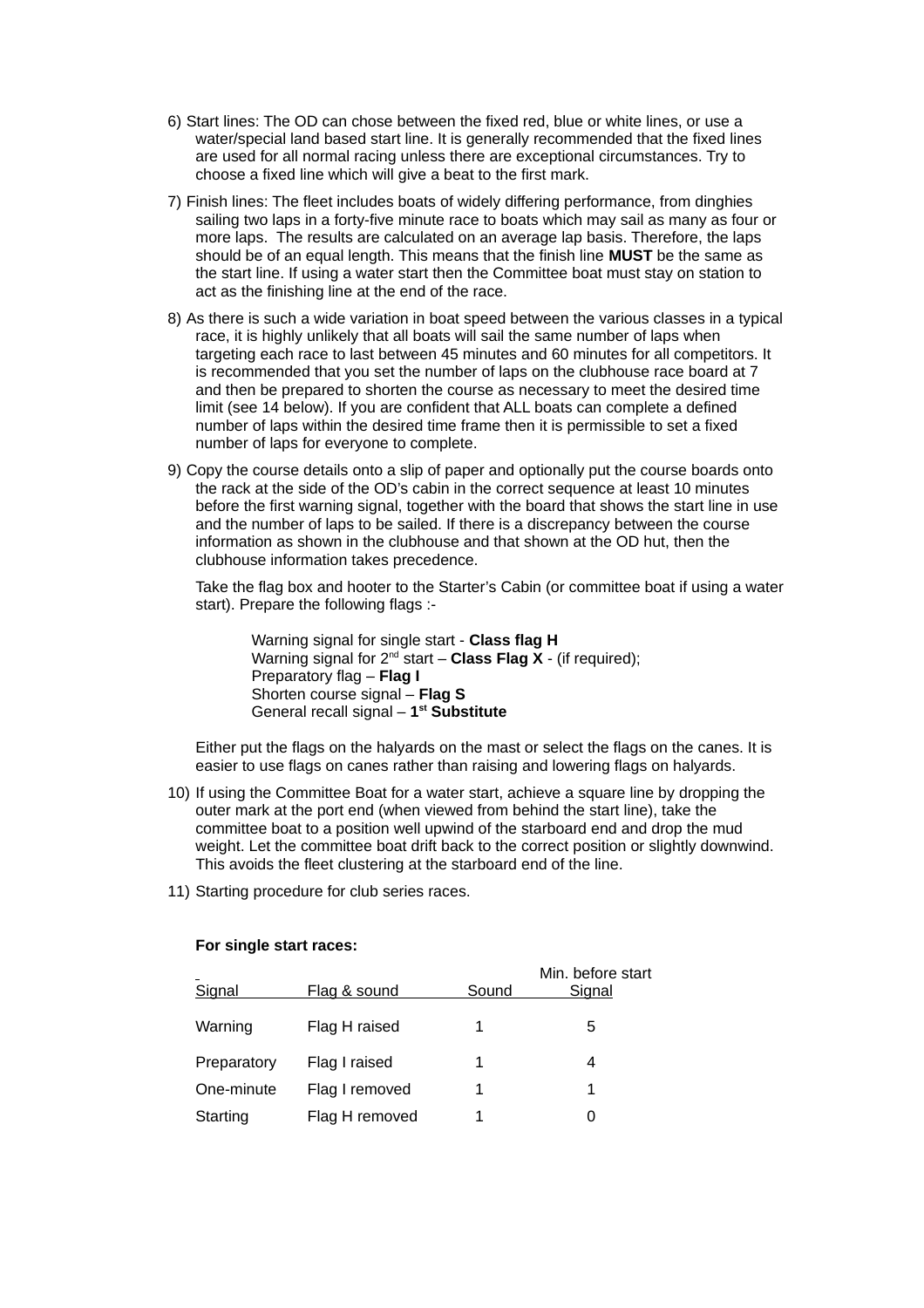When the I flag is removed, the "one minute before the start the round the ends rule" will be in force. This means that if any part of a boat's hull, crew or equipment is on the course side of the start line in the period after the lowering of the I Flag it must return to the correct side of the start line by sailing around the outer distance mark before starting correctly. Watch out for any boat that tries to return to the correct side by merely dipping back across the line. If any boat does not comply then they have not started correctly and you should mark the race sheet OCS (On course side). Bring this to the attention of the competitor after the race. Continue to time them during the race in case they wish to contest your decision to mark them OCS.

**If you have opted for two starts** (see 5 above) then the above starting procedure is extended by adding a second series of signals after the first start. At the "Starting" signal for the first start when Flag H is lowered, simultaneously raise Flag X which will signify the Warning for the  $2<sup>nd</sup>$  start. Follow this with the Preparatory, One-minute and start signals as previously.

**Individual Recall Procedure:** If any part of a boat's hull, crew or equipment is over the line at the starting signal or has not complied with the I Flag rule (round the ends) and you can clearly identify them, then make an additional sound signal and raise the class flag (Flag H for single start, or Flag X at the  $2^{nd}$  start) until the offending boat has returned to the correct side of the line by rounding the outer mark. When they have started correctly, lower the class flag. If they make no attempt to return to the correct side of the line after a couple of minutes, lower the flag and mark the race sheet OCS and inform the competitor after the race. Continue to time them during the race in case they wish to contest your decision.

**General Recall Procedure:** If one or several boats are over the line at the starting signal and you cannot identify them, then make two extra sound signals and raise the 1<sup>st</sup> Substitute flag. This has the effect of cancelling the starting procedure and the whole process has to be repeated with a new Warning signal for that start. Keep the 1st Substitute flying whilst you prepare the flags for the new start. When you are ready, make one sound signal and lower the 1<sup>st</sup> Substitute. **Exactly one minute later,** make a new sound signal and raise the Warning flag for the new start. The normal starting sequence as outlined above will then commence. If the General Recall applies to the first start in a two start race, then the restart of the first race must take place after the second start has been completed.

- 12) Start races at the official start time as published in the Sailing Programme. The hoisting of the flags defines the moment of the start; the sound signal draws attention to the flags. **Start your watch on the first warning signal**. Depending on the type of stop watch that you are using, this may cause the finishing times to be over recorded by 5 minutes which must be deducted before the handicaps are applied. If there are two starts the watch should be kept running and the time of the second start must be recorded. Note these times on the entry form.
- 13) During the race record the times of every boat crossing the finishing line at the end of each lap on a separate sheet of paper in order to monitor the progress of the race. This will assist the OD in determining how many laps need to be sailed by each class/boat to finish within the required time frame.
- 14) Finishing the race: Races should last between 45 and 60 minutes for all competitors. If you set a defined number of laps and the leading boat will cross the line between those times, then finish the race as the leading boat crosses the line with a sound signal. If you set 7 laps, then by monitoring the individual lap times, decide when it is appropriate to shorten the course so that the first boat to finish will cross the line at approximately 45minutes. Before the first boat to be finished reaches the last leg of the course, make two sound signals and hoist code flag S, making sure that all